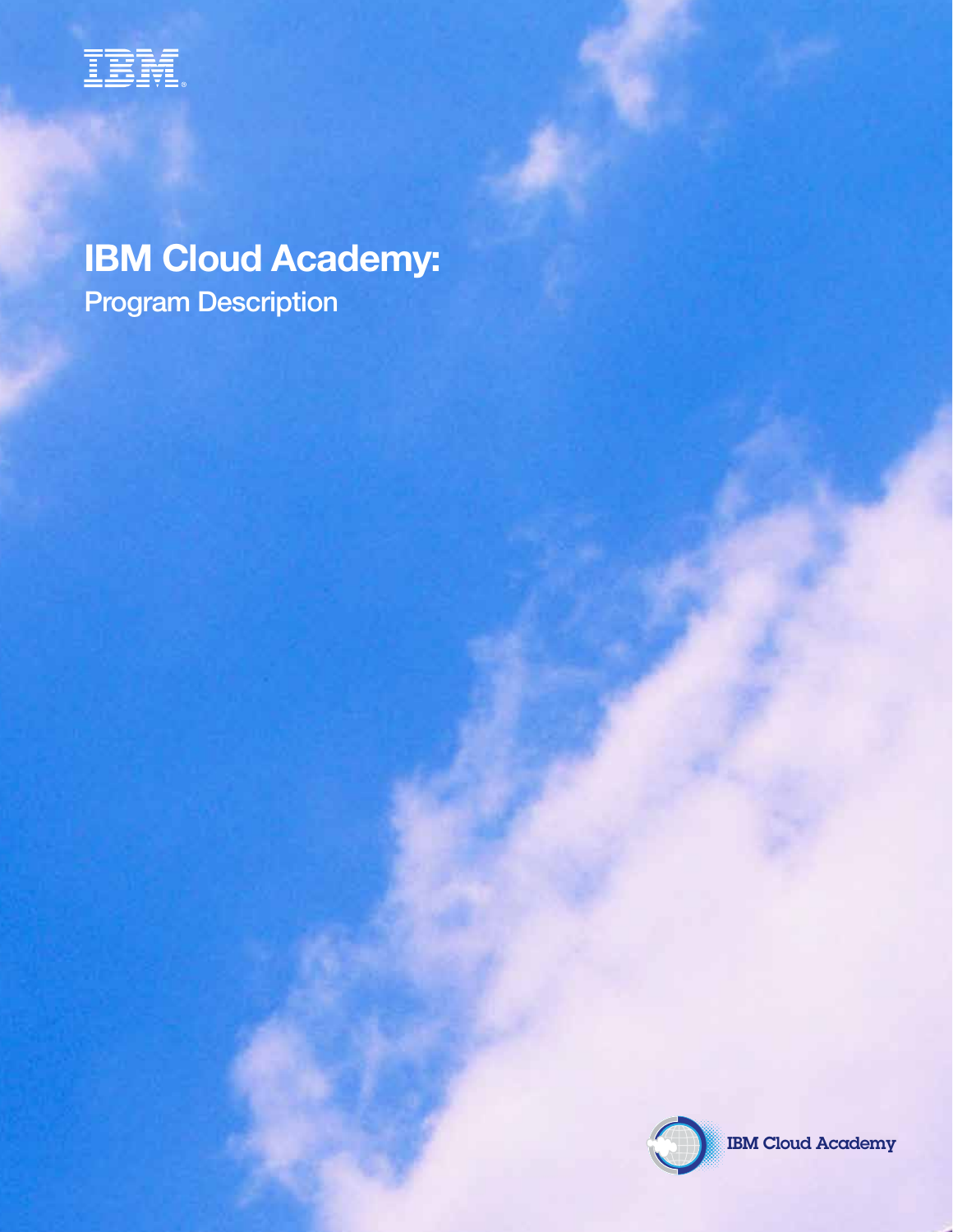

The IBM Cloud Academy is a collaborative global community to advance the development and deployment of cloud computing technologies in educational institutions providing services from early childhood through higher education.

#### Mission

The mission of the IBM Cloud Academy is to provide an organization for K-12 schools and higher education institutions that are actively integrating cloud technologies into their infrastructures to share best practices in the use of clouds and to collaborate with partners to create innovative cloud technologies and models.

#### **Goals**

The goals of the IBM Cloud Academy are to:

- Provide a forum for the exchange of best practices to accelerate the successful deployment of cloud computing models that enhance education.
- • Gain early insight about and access to emerging cloud computing technologies development and research from IBM and partners.
- • Develop repositories for cloud computing curriculum, tools and resources for teaching, skills development and implementation.
- • Foster pilot projects and collaborative programs by members to evaluate the technical, financial and service qualities of cloud computing.
- Disseminate our insights, performance metrics, benefits and understanding of cloud computing through reports, white papers, presentations and other scholarly and technical communications.

### Organizational structure and governance

The IBM Cloud Academy is a membership organization comprising educational institutions that are actively integrating cloud technologies into their infrastructures to enhance the quality and breadth of services provided to the members of their communities.

The organization is governed by a representative leadership board that reflects the diverse interest and missions of the member institutions. The intent of the governing board is to have representatives from both larger and smaller K-12 schools and higher education institutions, as well as both public and private institutions.

For the first year of the IBM Cloud Academy, the governing board consists of one representative from each of the 17 charter member's institutions. The member-focused board provides strategic direction, leadership and oversight of the organization.

Within the first year, the charter governing board will determine:

- • The structure and composition of the long-term governance forthe IBM Cloud Academy.
- The quantity and focus of advisory councils for the IBM Cloud Academy. These advisory councils will serve as champions for their area of responsibility on the delivery of the organization's goals. It is expected that some of these advisory councils will be focused on financial, technical, research, teaching and administrative areas.
- • Progress, based on published reports regarding key milestones set by the governing board forthe IBM Cloud Academy.
- The ongoing measures of success for the organization.

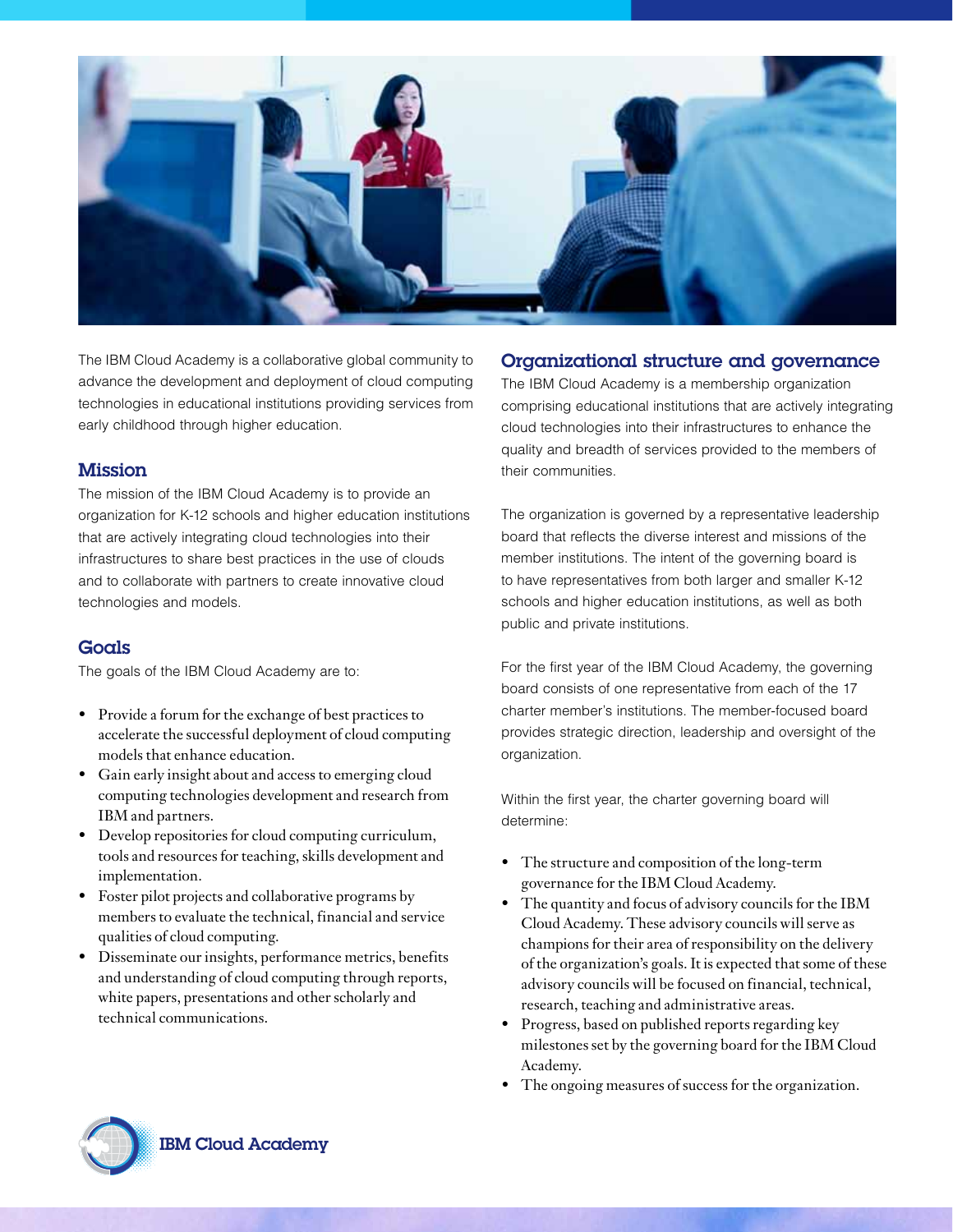

#### Measures of success

The measures of success of the IBM Cloud Academy for the first year are:

- Membership of the organization. Initial target for membership is 50 members in the first 12 months.
- Collaborative themes initiated. Initial target is for 3-5 collaborative themes to be launched in the collaboratory.
- • Collaborative projects initiated. Initial target is for 5-10 collaborative projects to be initiated between members.
- • Creation of a repository in the collaboratory to contain cloud computing resources forthe members.
- • Dissemination of IBM Cloud Academy insights and experiences in cloud computing to the broader education community. Initial target is for members to deliver 20-25 presentations or papers at education and IT industry or institutionally hosted events.
- Documentation of member cloud computing projects. Target is for a published document within the first year of the member insights into cloud computing.

## Membership participation qualifications

Educational institutions may join the IBM Cloud Academy if they meet the following criteria:

- Active integration of IBM cloud computing technologies and solutions into their institutional infrastructure
- • Ability to make an institutional-level commitment to participle in the IBM Cloud Academy over a multi-year timeframe
- Commitment of participation in collaborative projects and initiatives of the IBM Cloud Academy

## Member responsibilities:

- Engage Use cloud computing technologies and solutions for a pilot or production service or infrastructure.
- Participate Share insights, lessons learned and experiences through the collaboratory, events, presentations and publications with IBM Academy members and the broader education community.
- Advance Contribute to or lead strategic projects as defined by the IBM Cloud Academy
- Provide feedback Provide IBM with feedback on newer solutions and cloud computing models and approaches, and their applicability in education.

## Membership benefits

The IBM Cloud Academy program provides:

- • Community access − Access to a support community that is changing local IT culture by embracing cloud computing
- • Knowledge sharing −Thought leaders and technical experts with knowledge of proven cloud computing technologies and solutions
- Project support Technical and business case examples, benchmarking data and access to resources that support cloud computing projects
- • Project funding − Funding opportunities for cloud computing projects and research that are competitively awarded
- • Resources − Strategies to use cloud computing to transform education and research in K-12 and higher education globally
- • Headlights − Trends in K-12 and higher education globally as relates to the move to cloud computing models and approaches

#### For more information

To learn more about IBM Cloud Academy, contact your IBM representative or visit:

**ibm.com**[/solutions/education/cloudacademy](http://ibm.com/solutions/education/cloudacademy)